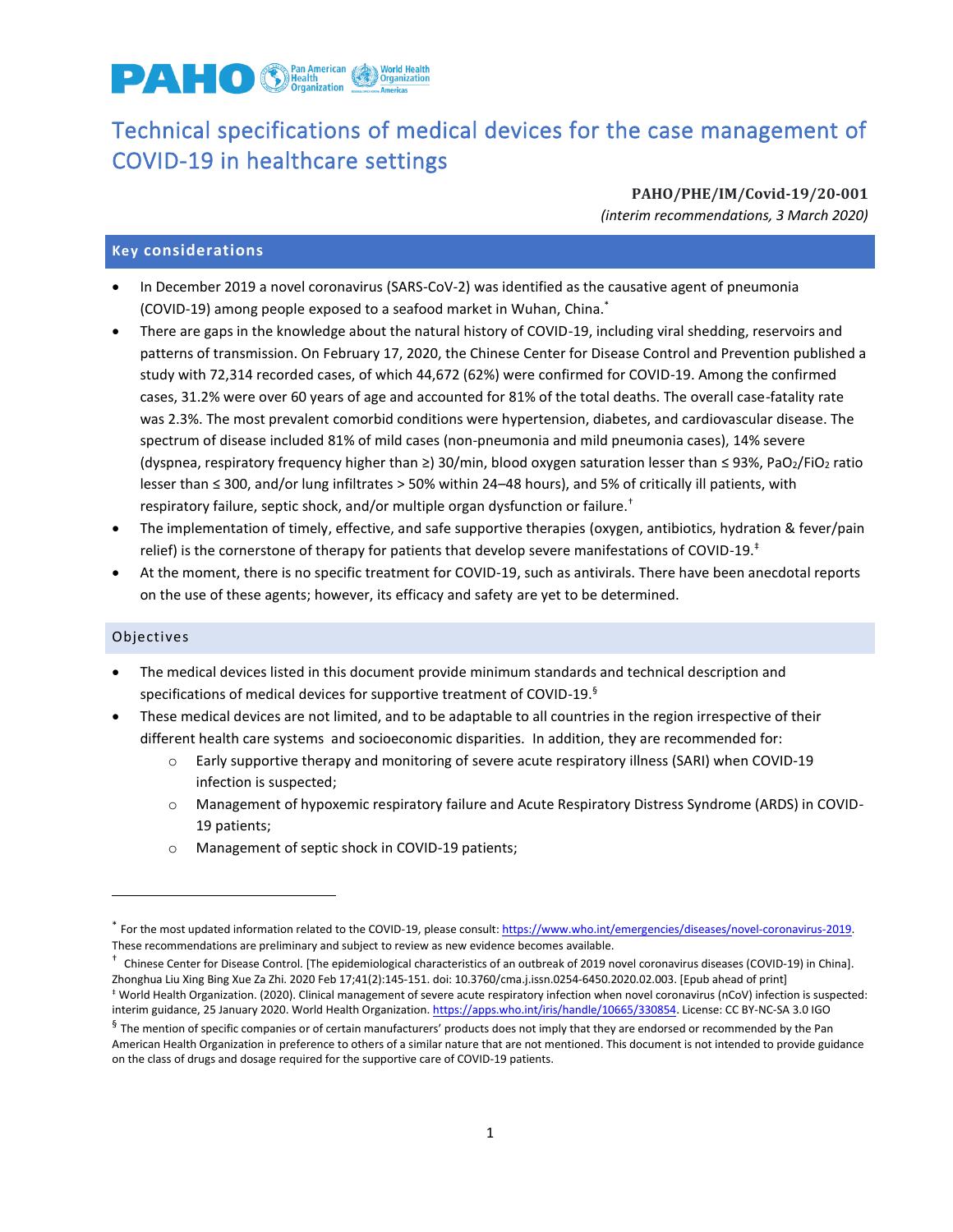

### Target audience

• The list of medical devices identified in this document is the minimum required to support health care providers, intensive care unit managers and Ministries of Health to appropriately manage a suspected or confirmed COVID-19 patient in a health care setting.

## **Technical description and specifications of medical devices for supportive treatment of COVID-19 in healthcare settings**

| Table 1: Technical description and specifications of medical devices for supportive treatment of COVID-19 in healthcare settings |  |
|----------------------------------------------------------------------------------------------------------------------------------|--|
|----------------------------------------------------------------------------------------------------------------------------------|--|

| <b>Item</b>                                             | <b>Technical description and specifications</b>                                                                                                                                                                                                                                                                                                                                                                                                                                                                                                                                                                                                                                                                                                                                                                                                                                                                                                                                                                                                                                                                         |
|---------------------------------------------------------|-------------------------------------------------------------------------------------------------------------------------------------------------------------------------------------------------------------------------------------------------------------------------------------------------------------------------------------------------------------------------------------------------------------------------------------------------------------------------------------------------------------------------------------------------------------------------------------------------------------------------------------------------------------------------------------------------------------------------------------------------------------------------------------------------------------------------------------------------------------------------------------------------------------------------------------------------------------------------------------------------------------------------------------------------------------------------------------------------------------------------|
| Airway, Guedel, sterile, single<br>use (range of sizes) | Child sizes: 00, 0, 1; Adult sizes: 2, 3, 4.<br>$\bullet$<br>Oro-pharyngeal airway, Guedel type.<br>$\bullet$<br>Semi-rigid, transparent.<br>$\bullet$<br>Proximal (or buccal) end straight and reinforced.<br>$\bullet$<br>Flange color coded and/or marked with corresponding size number.<br>$\bullet$<br>Size: Airway Guedel, size 00, approximately 40mm; size 0, approx. 50mm; size 1,<br>$\bullet$<br>approx. 60 mm; size 2, approx. 70mm; size 3 approx. 80 mm; size 4 approx. 90mm<br>Material: Polyethylene/vinyl acetate (EVA) - Polyvinyl chloride (PVC).<br>$\bullet$<br>Sterile, single patient use.<br>$\bullet$<br>ISO10651-4: Lung ventilators - Part 4: Particular requirements for operator-powered<br>$\bullet$<br>resuscitators.                                                                                                                                                                                                                                                                                                                                                                   |
| Carbon dioxide detector                                 | Disposable<br>$\bullet$<br>Colorimetric<br>$\bullet$<br>Sizes compatible with child and adult endotracheal tube<br>$\bullet$                                                                                                                                                                                                                                                                                                                                                                                                                                                                                                                                                                                                                                                                                                                                                                                                                                                                                                                                                                                            |
| <b>External defibrillator</b>                           | Manual and semi-automated operating modes.<br>$\bullet$<br>Biphasic waveform operation.<br>$\bullet$<br>Maximum energy to be at least 220 Joules.<br>$\bullet$<br>Conductive area for paddles shall be >50cm <sup>2</sup> for adult, >15cm <sup>2</sup> for pediatric.<br>$\bullet$<br>ECG analysis time to be < 15 sec.<br>$\bullet$<br>Charge time to full energy to be < 10 sec.<br>$\bullet$<br>30 full energy discharges to be possible solely off battery operation.<br>$\bullet$<br>Voice prompting function included for operator direction.<br>$\bullet$<br>Number of discharges (total lifetime and on current battery) to be displayed<br>$\bullet$<br>Self-test facility to be included.<br>$\bullet$<br>Automatic impedance compensation.<br>$\bullet$<br>External defibrillation discharging start control just only by pressing both buttons on<br>$\bullet$<br>the external paddles.<br>One set of reusable adult external paddles and related pediatric adapters compatible<br>$\bullet$<br>with the equipment.<br>Displayed parameters - Indicator for power and battery state required.<br>$\bullet$ |
| Esophageal tracheal airway<br>(Combitube)               | Single use<br>$\bullet$<br>Double-lumen tube with two cuffs: syringes primed with the correct inflation volumes<br>$\bullet$<br>Each lumen able to be connected to a breathing system (distal lumen and proximal<br>$\bullet$<br>lumen)<br>Not for pediatric use<br>$\bullet$                                                                                                                                                                                                                                                                                                                                                                                                                                                                                                                                                                                                                                                                                                                                                                                                                                           |
| Cardiovascular ultrasound<br>imaging system             | Scanner and software, several single- or multifrequency transducers, a TEE probe,<br>$\bullet$<br>color Doppler, M-mode, CFM, cardiac analysis software.<br>Phased array transducers required.<br>$\bullet$<br>Frequency range covered by probes supplied to be at least $1 - 15$ mhz.<br>$\bullet$<br>Transesophageal Echocardiogram - TEE scanning capability.<br>$\bullet$                                                                                                                                                                                                                                                                                                                                                                                                                                                                                                                                                                                                                                                                                                                                           |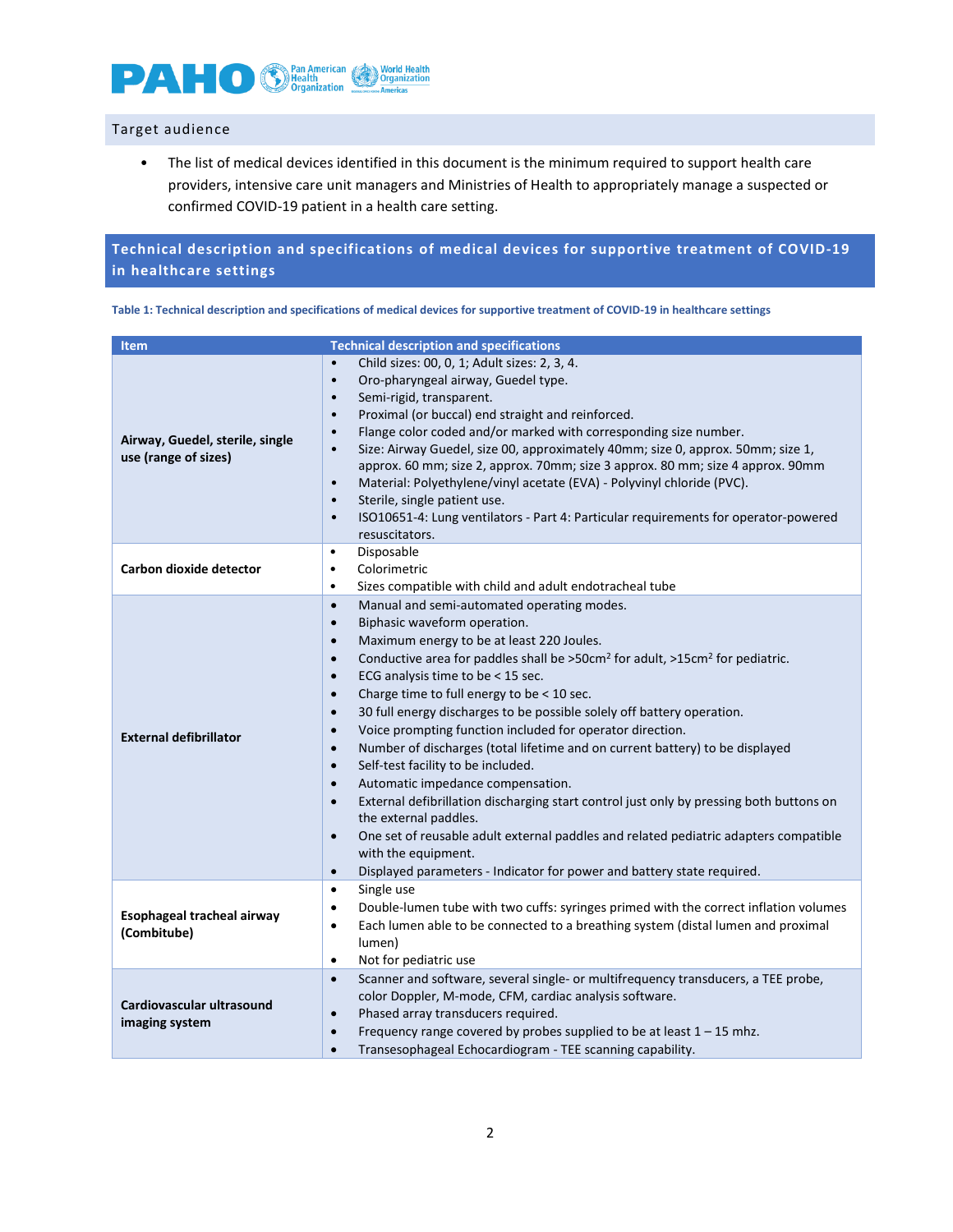

| <b>Technical description and specifications</b><br>Item |                                                                                                                                                                                                                                                                                                                                                                                                                                                                                                                                                                                                                                                                                                                                                                                                                                                                                                                                                                                                                                                                                                                                                                                                                                                               |  |
|---------------------------------------------------------|---------------------------------------------------------------------------------------------------------------------------------------------------------------------------------------------------------------------------------------------------------------------------------------------------------------------------------------------------------------------------------------------------------------------------------------------------------------------------------------------------------------------------------------------------------------------------------------------------------------------------------------------------------------------------------------------------------------------------------------------------------------------------------------------------------------------------------------------------------------------------------------------------------------------------------------------------------------------------------------------------------------------------------------------------------------------------------------------------------------------------------------------------------------------------------------------------------------------------------------------------------------|--|
|                                                         | Penetration depth of at least 30 cm.<br>$\bullet$<br>Digital and caliper measurement functions required for both distance and area.<br>$\bullet$<br>Alphanumeric annotation to be possible.<br>$\bullet$<br>Connection port for image printing to be included (printer specified separately).<br>$\bullet$<br>Measurement accuracy to be better than 2% over 10cm distance.<br>$\bullet$<br>Doppler display to indicate blood flow both numerically and in color.<br>$\bullet$<br>System that is DICOM compatible for communication efficiency. 3D or 2D image for<br>$\bullet$<br>cardiac studies in adults, children and infants.<br>ZOOM in real time at least 4X and ZOOM for frozen image at least 20X.<br>$\bullet$<br>Equipment dynamic range, at least, 180 db.<br>$\bullet$<br>The hardware and software included in the offer will allow the following application:<br>$\bullet$<br>(i) cardiac and stress echo; (ii) tissue differentiation to clearly show the walls of the left<br>ventricle and regional wall motion abnormalities; (iii) left ventricle wall abnormalities<br>software; (iv) abdominal; (v) obstetrical and gynecological; (vi) peripheral and deep<br>vascular; (vii) tissue imaging synchronization or equivalent technique. |  |
| Endotracheal tube, with cuff                            | Open distal end and Magill-type point with oral angle of 37.5º<br>$\bullet$<br>Standard connector (ext. $\emptyset$ 15mm) at the proximal end enabling the tube to be<br>$\bullet$<br>connected to the ventilation system.<br>Radio opaque mark.<br>$\bullet$<br>With Murphy's eye.<br>$\bullet$<br>Graduations.<br>$\bullet$<br>Endotracheal tube without cuff.<br>$\bullet$<br>Size: Ø internal 6.5mm, 7mm, 7.5mm, 8mm or 8.5mm. Material: Polyvinyl chloride<br>$\bullet$<br>$(PVC)$ .<br>Disposable / Sterile.<br>$\bullet$                                                                                                                                                                                                                                                                                                                                                                                                                                                                                                                                                                                                                                                                                                                               |  |
| Endotracheal tube, without cuff                         | Open distal end and Magill-type point with oral angle of 37.5º<br>$\bullet$<br>Standard connector (ext. $\emptyset$ 15mm) at the proximal end enabling the tube to be<br>$\bullet$<br>connected to the ventilation system.<br>Radio opaque mark.<br>$\bullet$<br>With Murphy's eye.<br>$\bullet$<br>Graduations.<br>$\bullet$<br>Endotracheal tube without cuff.<br>$\bullet$<br>Size: Ø internal 3mm or 3.5mm<br>$\bullet$<br>Material: Polyvinyl chloride (PVC).<br>$\bullet$<br>Disposable / Sterile.<br>$\bullet$<br>Initial sterilization method: Ethylene oxide gas or Gamma radiation.<br>$\bullet$                                                                                                                                                                                                                                                                                                                                                                                                                                                                                                                                                                                                                                                    |  |
| <b>Heimlich Maneuver Assist device</b>                  | Manual, non-invasive, portable suction device<br>$\bullet$                                                                                                                                                                                                                                                                                                                                                                                                                                                                                                                                                                                                                                                                                                                                                                                                                                                                                                                                                                                                                                                                                                                                                                                                    |  |
| Infusion giving set, sterile, single<br>use             | Sterile single use.<br>$\bullet$<br>Device components:<br>$\bullet$<br>Perforator: Sharp piercing device with protective cap. Air inlet: With integrated<br>bacteriological filter. Drop counting chamber: Transparent drip chamber, calibrated at<br>20 drops/ml, with 15-20µm fluid filter.<br>Tubing: Transparent tubing, minimum length 150cm, with injection site latex or latex-<br>$\bullet$<br>free (or Y-injection port), with distal connector preferably Luer Lock connector.<br>Precision flow regulator: Smooth roller clamp to facilitate easy, safe control and<br>$\bullet$<br>adjustment of fluid rates. ISO 8536-4 Infusion equipment for medical use.                                                                                                                                                                                                                                                                                                                                                                                                                                                                                                                                                                                      |  |
| Intercostal catheter (ICC)/ Chest<br>tube               | Sterile, single use.<br>$\bullet$<br>Straight and right-angled versions in varied sizes (12-40 Fr).<br>$\bullet$<br>Bold Depth Markings and Radiopaque Stripe.<br>$\bullet$                                                                                                                                                                                                                                                                                                                                                                                                                                                                                                                                                                                                                                                                                                                                                                                                                                                                                                                                                                                                                                                                                   |  |
| Laryngeal mask (LMA)                                    | Reusable, medical grade silicone rubber.<br>$\bullet$<br>3 main components: 1. Airway tube 2. Inflatable mask 3. Mask inflation line.<br>$\bullet$<br>Slightly curved, semirigid and semitransparent airway tube with a longitudinally black<br>$\bullet$<br>line.                                                                                                                                                                                                                                                                                                                                                                                                                                                                                                                                                                                                                                                                                                                                                                                                                                                                                                                                                                                            |  |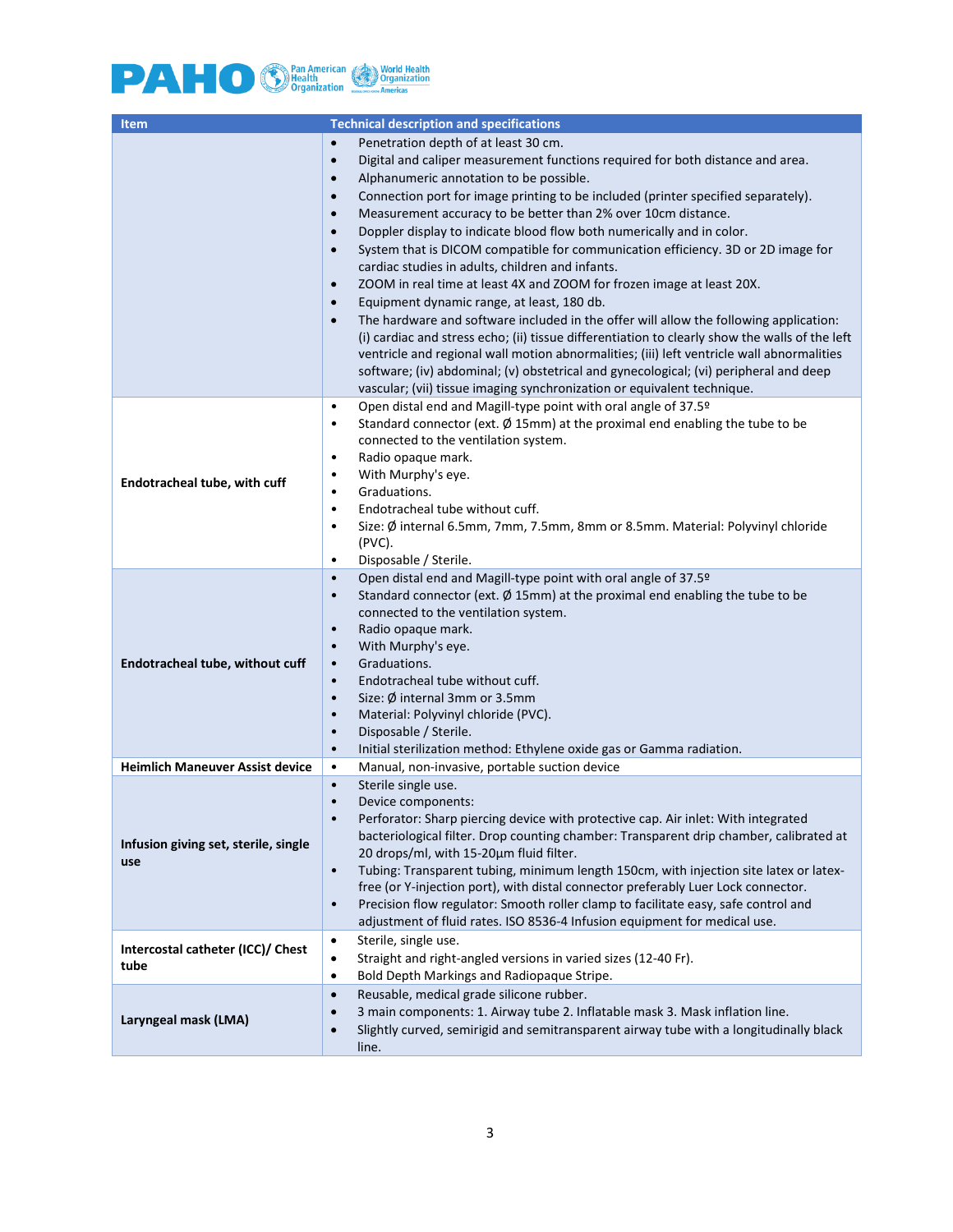

| <b>Item</b>                            | <b>Technical description and specifications</b>                                                                                                                                                                                                                                                                                                                                                                                                                                                                                                                                                                                                                                                                                                                                                                                                                                                                                                                                                                                                                                                                                                 |  |  |
|----------------------------------------|-------------------------------------------------------------------------------------------------------------------------------------------------------------------------------------------------------------------------------------------------------------------------------------------------------------------------------------------------------------------------------------------------------------------------------------------------------------------------------------------------------------------------------------------------------------------------------------------------------------------------------------------------------------------------------------------------------------------------------------------------------------------------------------------------------------------------------------------------------------------------------------------------------------------------------------------------------------------------------------------------------------------------------------------------------------------------------------------------------------------------------------------------|--|--|
|                                        | Available in eight sizes, from neonates to large adults, 1 to 6 and two half sizes 1.5 and<br>$\bullet$                                                                                                                                                                                                                                                                                                                                                                                                                                                                                                                                                                                                                                                                                                                                                                                                                                                                                                                                                                                                                                         |  |  |
|                                        | 2.5.                                                                                                                                                                                                                                                                                                                                                                                                                                                                                                                                                                                                                                                                                                                                                                                                                                                                                                                                                                                                                                                                                                                                            |  |  |
| Laryngoscope**                         | A hand-held device (i.e., non-endoscopic rigid type) intended to be used by<br>$\bullet$<br>anesthesia/emergency service personnel to manipulate the tongue, preventing it from<br>obstructing the oropharynx and enabling a clear view of the trachea for the insertion<br>of an endotracheal (ET) tube prior to the delivery of inhalation anesthesia and/or<br>ventilation. It has a handle containing batteries to power its light (a small built-in light<br>bulb or fiber-optic light) for airway illumination, and a curved or straight blade of<br>various designs and lengths that can be hinged/interchanged or integral. Some types<br>can be magnetic resonance imaging (MRI) compatible.<br>Large hollow, cylindrical, slightly ribbed handle.<br>$\bullet$<br>Handle made of either chromium-plated or stainless steel<br>$\bullet$<br>Can be opened to insert two batteries (type LR14, size C, 1.5 V).<br>$\bullet$<br>$\bullet$<br>Stud contact, fitting various sizes and types of depressors.<br>ISO 7376:2009.<br>$\bullet$<br>$\bullet$<br>Anesthetic and respiratory equipment $-$ Laryngoscopes for tracheal intubation. |  |  |
| <b>NIV Mask: Full Face or Oronasal</b> | Nasal & Full face bipap mask Or Total Face bipap mask<br>$\bullet$                                                                                                                                                                                                                                                                                                                                                                                                                                                                                                                                                                                                                                                                                                                                                                                                                                                                                                                                                                                                                                                                              |  |  |
| <b>Mask</b>                            | Includes: 4-point headgear/single and dual limb circuit compatible/size: S, M, L and XL<br>$\bullet$                                                                                                                                                                                                                                                                                                                                                                                                                                                                                                                                                                                                                                                                                                                                                                                                                                                                                                                                                                                                                                            |  |  |
| Non-invasive ventilator (BiPAP)        | CPAP/PEEP: 4 to 25 cm H2O<br>$\bullet$<br>IPAP: 4 to 40 cm H2O<br>$\bullet$<br>I-time (inspiratory time): 0.30 to 3.00 sec<br>$\bullet$<br>Max P (AVAPS maximum IPAP): 6 to 40 cm H2O<br>$\bullet$<br>Min P (AVAPS minimum IPAP): 5 to 30 cm H2O<br>$\bullet$<br>O2 (oxygen percent): 21 to 100%<br>$\bullet$<br>$\bullet$<br>Ramp Time: Off, 5 to 45 min<br>Rate (respiratory rate): 4 to 60 BPM<br>$\bullet$<br>Rise (rise time): 1 to 5<br>$\bullet$<br>Auto-adaptive leak compensation<br>$\bullet$<br>Modes of ventilation:<br>$\bullet$<br>CPAP – Continuous positive airway pressure<br>$\bullet$<br>$S/T$ – Spontaneous with timed backup<br>$\bullet$<br>PCV - Pressure control ventilation<br>$\bullet$<br>Alarms required: Power Failure Alarm; gas disconnection; low battery, vent<br>$\bullet$<br>inoperative; minute volume, pressure, PEEP, apnea, occlusion, high respiration rate                                                                                                                                                                                                                                             |  |  |
| Oxygen concentrator; Flow<br>splitter  | $\bullet$<br>Splitter of oxygen flow provided by an oxygen concentrator. Each flow can be adjusted<br>individually via its flow meter, range: 0.125 to 2LPM (Liter Per Minute). The output<br>nozzle can either be fit with tubing or left blank. Input pressure: 50 to 350kpa.                                                                                                                                                                                                                                                                                                                                                                                                                                                                                                                                                                                                                                                                                                                                                                                                                                                                 |  |  |
| Oxygen concentrators <sup>****</sup>   | Device concentrates oxygen from ambient air. On 4 antistatic swivel castors, 2 with<br>$\bullet$<br>brakes. Integrated handle allows for easy moving and positioning. Oxygen sensing<br>device is integrated and measures concentration at flow meter entrance. Four-step<br>filtering of air-intake, including bacterial filter. All filters replaceable, coarse filter<br>washable/reusable. Continuous monitoring with visual and audible alerts, on low 'high<br>output pressure, low oxygen concentration, power failure and battery test. Operating<br>conditions: Temperature between 5 to 45 degrees Celsius, Relative humidity max. 90%<br>without condensation. Spare parts should be required for operating at least one year.                                                                                                                                                                                                                                                                                                                                                                                                       |  |  |

 $\overline{a}$ 

<sup>\*\*</sup> WHO[: https://www.who.int/medical\\_devices/management\\_use/mde\\_tech\\_spec/en/](https://www.who.int/medical_devices/management_use/mde_tech_spec/en/)

<sup>&</sup>lt;sup>††</sup> WHO Core: Concentrator, Oxygen[: http://www.who.int/medical\\_devices/innovation/hospt\\_equip\\_11.pdf](http://www.who.int/medical_devices/innovation/hospt_equip_11.pdf)

<sup>‡‡</sup> Oxygen Concentrator Technical Guidelines:

[http://apps.who.int/iris/bitstream/handle/10665/199326/9789241509886\\_eng.pdf;jsessionid=9A022BB1EEBA492F1F4EBB784449458C?sequence=1](http://apps.who.int/iris/bitstream/handle/10665/199326/9789241509886_eng.pdf;jsessionid=9A022BB1EEBA492F1F4EBB784449458C?sequence=1)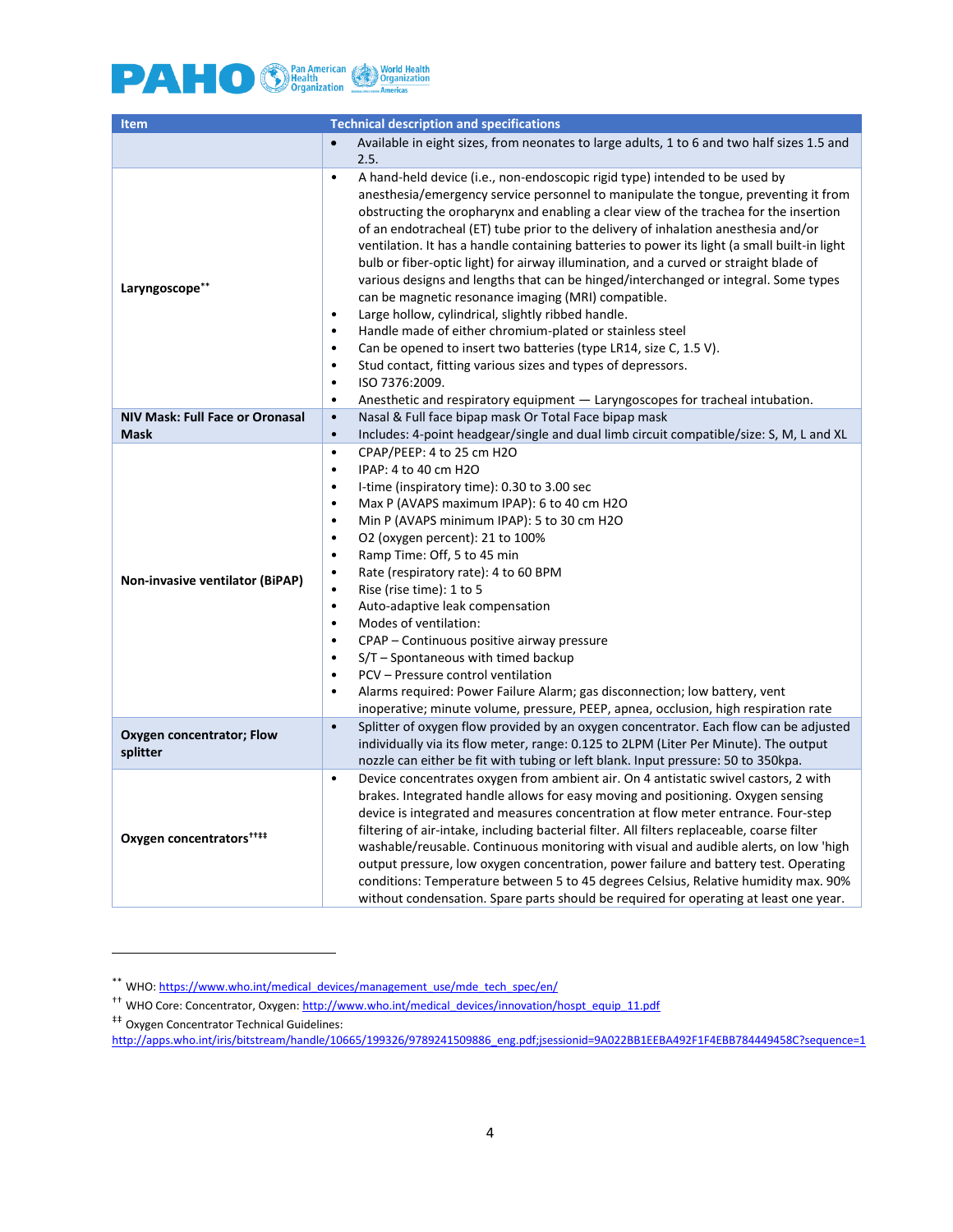

| <b>Item</b>                                          | <b>Technical description and specifications</b>                                                                                                                                                                                                                                                                                                                                                                                                                                                                                                                                                                                                                                                                                                                                                                                                                                                                                                                                                                                                                                                                                                                                                                          |
|------------------------------------------------------|--------------------------------------------------------------------------------------------------------------------------------------------------------------------------------------------------------------------------------------------------------------------------------------------------------------------------------------------------------------------------------------------------------------------------------------------------------------------------------------------------------------------------------------------------------------------------------------------------------------------------------------------------------------------------------------------------------------------------------------------------------------------------------------------------------------------------------------------------------------------------------------------------------------------------------------------------------------------------------------------------------------------------------------------------------------------------------------------------------------------------------------------------------------------------------------------------------------------------|
| Oxygen prongs, nasal,<br>nonsterile, single use      | Consists of a plastic tube which fits behind the ears, and a set of two prongs which are<br>$\bullet$<br>placed in the nostrils.<br>Soft twin prongs nasal tips to ensure equal oxygen flow to both.<br>$\bullet$<br>Star lumen main tube to avoid accidental blockage.<br>$\bullet$<br>Adjustable, smoothly finished, nasal tips for maximum patient comfort.<br>$\bullet$<br>Soft funnel shaped connector to facilitate easy connection to oxygen source.<br>$\bullet$<br>Oxygen tube length: approximately 2m.<br>$\bullet$<br>Adult and Pediatric sizes.<br>$\bullet$                                                                                                                                                                                                                                                                                                                                                                                                                                                                                                                                                                                                                                                |
| Oxygen tube, extension                               | Tube used to deliver oxygen through the nose. Material: PVC. Automatic, open distal<br>$\bullet$<br>(patient) end, with 6 to 12 lateral eyes. Proximal end with connector enabling the tube<br>to be connected to an oxygen supply tube of any diameter (e.g. Serrated male conical<br>tip). Sterile, for single patient use. Diameter: CH 10. Length: 40cmshelf life: minimum<br>10 years. Bag and hands should be of white color.                                                                                                                                                                                                                                                                                                                                                                                                                                                                                                                                                                                                                                                                                                                                                                                      |
| Percutaneous tracheostomy set                        | Sterile, single dilator<br>$\bullet$<br>With Blue Line Ultra® Tube and Soft Seal® cuff<br>$\bullet$<br>Unique Blue Line Ultra® introducer<br>$\bullet$<br>Ergonomic handle design single dilator<br>$\bullet$<br>Tube 15 mm connector allows connection to breathing system or heat and moisture<br>$\bullet$<br>exchanger                                                                                                                                                                                                                                                                                                                                                                                                                                                                                                                                                                                                                                                                                                                                                                                                                                                                                               |
| Portable aspirator/ Suction<br>system                | Adults and pediatric suction catheters should be less than half the internal diameter<br>$\bullet$<br>of the tracheal tube<br>Vacuum Adjustment: Continuous<br>$\bullet$<br>Must be able to generate a vacuum of at least 0.85 bar (650mmhg)<br>$\bullet$<br>Maximum vacuum: 700 mmhg<br>$\bullet$<br>Minimum open tube flow rate at least 5 liters liquid per minute<br>$\bullet$<br>Twin suction bottles, minimum size 3 liters each<br>$\bullet$<br>Bottles to have an automatic cut off when full to prevent ingress of fluid to motor<br>$\bullet$<br>Airline to pump to incorporate bacterial filter<br>$\bullet$<br>Tubing to patient to be minimum 3m long, non-collapsible type<br>$\bullet$<br>Pedal and manual equipment suction function activation<br>$\bullet$<br>Sound Level: < 70 dba.<br>$\bullet$<br>Castors: 75 mm diameter, unidirectional, anti-static<br>$\bullet$                                                                                                                                                                                                                                                                                                                                 |
| Portable transport ventilator                        | Same specifications as for ventilators<br>$\bullet$                                                                                                                                                                                                                                                                                                                                                                                                                                                                                                                                                                                                                                                                                                                                                                                                                                                                                                                                                                                                                                                                                                                                                                      |
| Portable ultrasound probes,<br>included with scanner | Convex abdominal probe, frequency range: 2.5 / 3.5 / 5.0 mhz<br>$\bullet$                                                                                                                                                                                                                                                                                                                                                                                                                                                                                                                                                                                                                                                                                                                                                                                                                                                                                                                                                                                                                                                                                                                                                |
| Portable ultrasound scanner                          | High performance ultrasound scanner.<br>$\bullet$<br>System integrates scanner, 2 probes, matching trolley and video-printer.<br>$\bullet$<br>Compact and lightweight, easy to transport and position.<br>$\bullet$<br>Alphanumeric keyboard with trackball and time gain control (TCG).<br>$\bullet$<br>Piezoelectric probes, electronically scanned: convex and linear.<br>$\bullet$<br>Sectorial transducer (which is used in the BLUE protocol).<br>$\bullet$<br>Linear transducer that covers frequencies between 5-10 mhz and one sectorial (2-5<br>$\bullet$<br>mhz). So that the evaluation of "pulmonary sliding" is available (pulmonary point in<br>case of pneumothorax).<br>Imaging display modes: B, dual B, M, B and M.<br>$\bullet$<br>Adjustable field-of-view, 6 level zooms.<br>$\bullet$<br>Imaging technologies: dynamic frequency imaging, multi-stage focusing, aperture<br>$\bullet$<br>control.<br>Depth range selection: convex sector image and linear image, 3 steps.<br>$\bullet$<br>Image orientation: lateral and vertical inversion (in B mode) Freeze function with<br>$\bullet$<br>storage of approx. 25 images Measurements and analysis:<br>Caliber control: trackball.<br>$\bullet$ |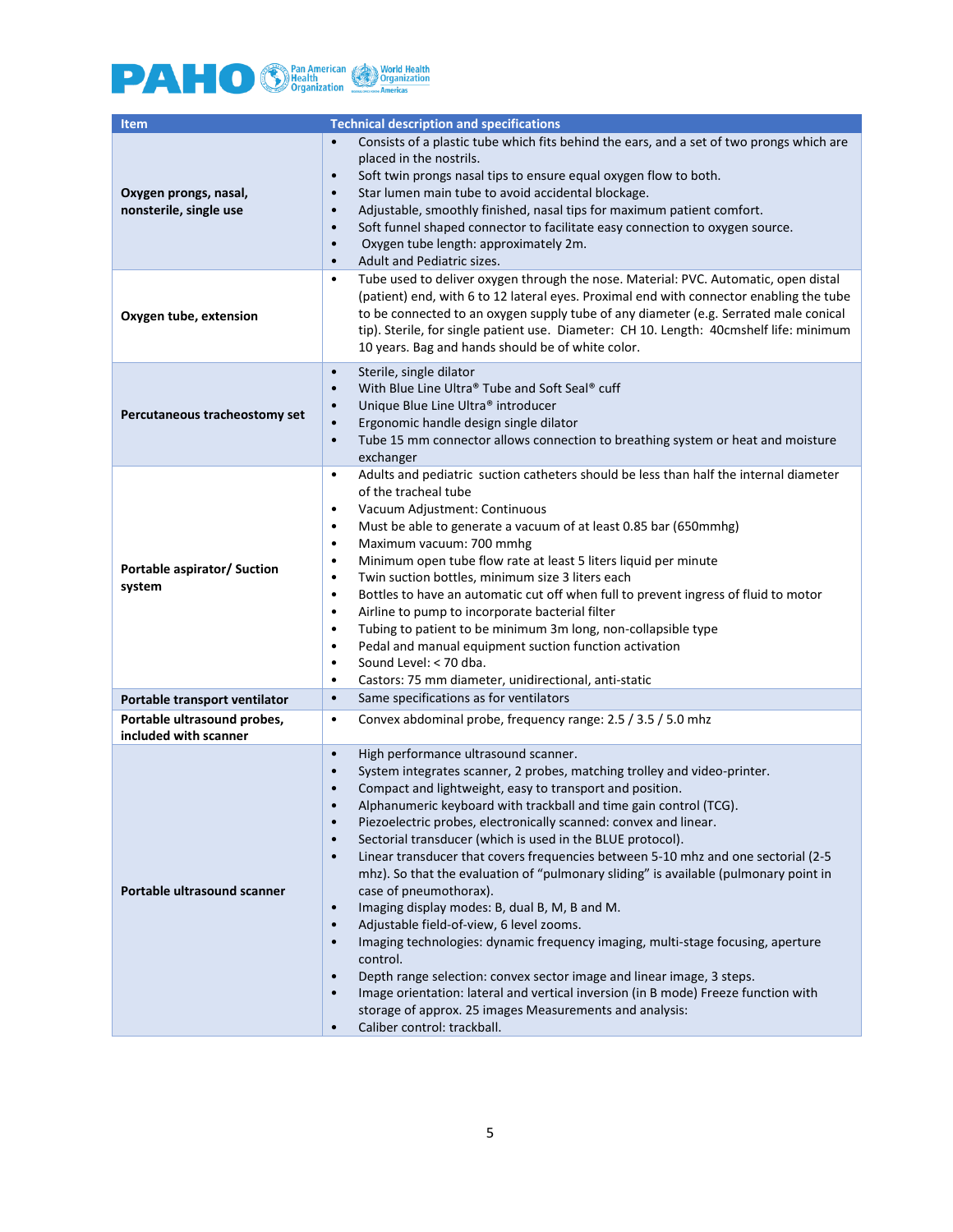

| <b>Item</b>                | <b>Technical description and specifications</b>                                                                                                                                                                                                                                                                                                                                                                                                                                                                                                                                                                                                                                                                                                                                                                                                                                                                                                                                                                                                                                                                                                                                                                                                                                                                                                   |  |  |
|----------------------------|---------------------------------------------------------------------------------------------------------------------------------------------------------------------------------------------------------------------------------------------------------------------------------------------------------------------------------------------------------------------------------------------------------------------------------------------------------------------------------------------------------------------------------------------------------------------------------------------------------------------------------------------------------------------------------------------------------------------------------------------------------------------------------------------------------------------------------------------------------------------------------------------------------------------------------------------------------------------------------------------------------------------------------------------------------------------------------------------------------------------------------------------------------------------------------------------------------------------------------------------------------------------------------------------------------------------------------------------------|--|--|
|                            | B-mode image: distance, area and circumference by ellipse and trace method, volume,<br>$\bullet$<br>ratio, gestational age, fetal weight, angle Gestational table: user programmable.<br>M-mode: velocity, time interval, depth, heart rate, LV function Alpha-numeric &<br>$\bullet$<br>graphics:<br>Text annotations and body markers<br>$\bullet$<br>Automatic display of date and time, focal point setting, image orientation indicator,<br>$\bullet$<br>image scrolled position, distance scale mark, M-mode time mark, grey scale for<br>calibration.<br>High resolution B/W monitor, approx. 25 cm diagonal (across), equals to 10 inches, fit<br>$\bullet$<br>with reflection filter.<br>Image grey scale: 256 levels.<br>$\bullet$<br>Video output: 625 lines/frame.<br>$\bullet$<br>Two transducer ports leave 2 probes permanently available, electronic switch<br>$\bullet$<br>between probes Data communication interface: RS232, BNC, IEEE, USB or equivalent<br>Power supply may vary according to countries.                                                                                                                                                                                                                                                                                                                     |  |  |
| <b>Portable ventilator</b> | Tidal volume up to 1,000 ml.<br>$\bullet$<br>Pressure (inspiratory) up to 80 cm H20.<br>٠<br>Volume (inspiratory) up to 120 L/min.<br>٠<br>Respiratory rate: up to 60 breaths per minute.<br>٠<br>SIMV Respiratory Rate: up to 40 breaths per minute.<br>٠<br>CPAP/PEEP up to 20 cm H2O.<br>$\bullet$<br>Pressure support up to 45 cm H2O.<br>٠<br>Fio2 between 21 to 100 %<br>$\bullet$<br>Inspiratory and expiratory times up to at least 2 sec and 8 sec respectively.<br>٠<br>I: E Ratio at least from 1:1 to 1:3.<br>٠<br>Modes of ventilation: a) Volume controlled. b) Pressure controlled. c) Pressure<br>٠<br>support. d) Synchronized intermittent mandatory ventilation (SIMV) with pressure<br>support. e) Assist / control mode f) CPAP/PEEP.<br>Alarms required: fio2, minute volume, pressure, PEEP, apnea, occlusion, high<br>٠<br>respiration rate, disconnection.<br>System alarms required: power failure, gas disconnection, low battery, vent<br>٠<br>inoperative, self-diagnostics.<br>If alarm silencing feature is incorporated, it must be temporary and clearly displayed<br>٠<br>when activated.<br>Air and externally supplied oxygen mixture ratios fully controllable.<br>٠<br>Inlet gas supply (O2) pressure range at least 35 to 65 psi.<br>٠<br>Medical air compressor integral to unit, with inlet filter.<br>٠ |  |  |
| <b>Pulse Oximeter</b>      | Compact portable device measures arterial blood oxygen saturation (spo2), heart rate<br>$\bullet$<br>and signal strength. Measuring range: spo2 30 to 100% (minimum graduation 1%),<br>Heart rate 20 to 250 bpm (minimum graduation 1bpm). Line-powered, or Extra-<br>batteries/rechargeable batteries are required at least one year.<br>ISO 80601-2-61:2011or equivalent.<br>$\bullet$                                                                                                                                                                                                                                                                                                                                                                                                                                                                                                                                                                                                                                                                                                                                                                                                                                                                                                                                                          |  |  |
| Resuscitator, adult        | Resuscitator to ventilate adult (body weight over 30kg), with compressible self-refilling<br>$\bullet$<br>ventilation bag, capacity: 1475-2000ml Resuscitator operated by hand, Ventilation<br>with ambient air. Resuscitator shall be easy, to disassemble and reassemble, to clean<br>and disinfect, and be autoclavable. All parts must be manufactured from high-strength,<br>long-life materials and require no special maintenance or storage conditions.                                                                                                                                                                                                                                                                                                                                                                                                                                                                                                                                                                                                                                                                                                                                                                                                                                                                                   |  |  |
| Resuscitator, child        | Resuscitator to ventilate child (body weight 7-30kg).<br>$\bullet$<br>With compressible self-refilling ventilation bag, child, capacity: 500-700ml and non-<br>$\bullet$<br>rebreathing valve with pressure limiting valve, patient connector. Resuscitator<br>operated by hand, Ventilation with ambient air.<br>Resuscitator shall be easy, to disassemble and reassemble, to clean and disinfect, and<br>$\bullet$<br>be autoclavable.                                                                                                                                                                                                                                                                                                                                                                                                                                                                                                                                                                                                                                                                                                                                                                                                                                                                                                         |  |  |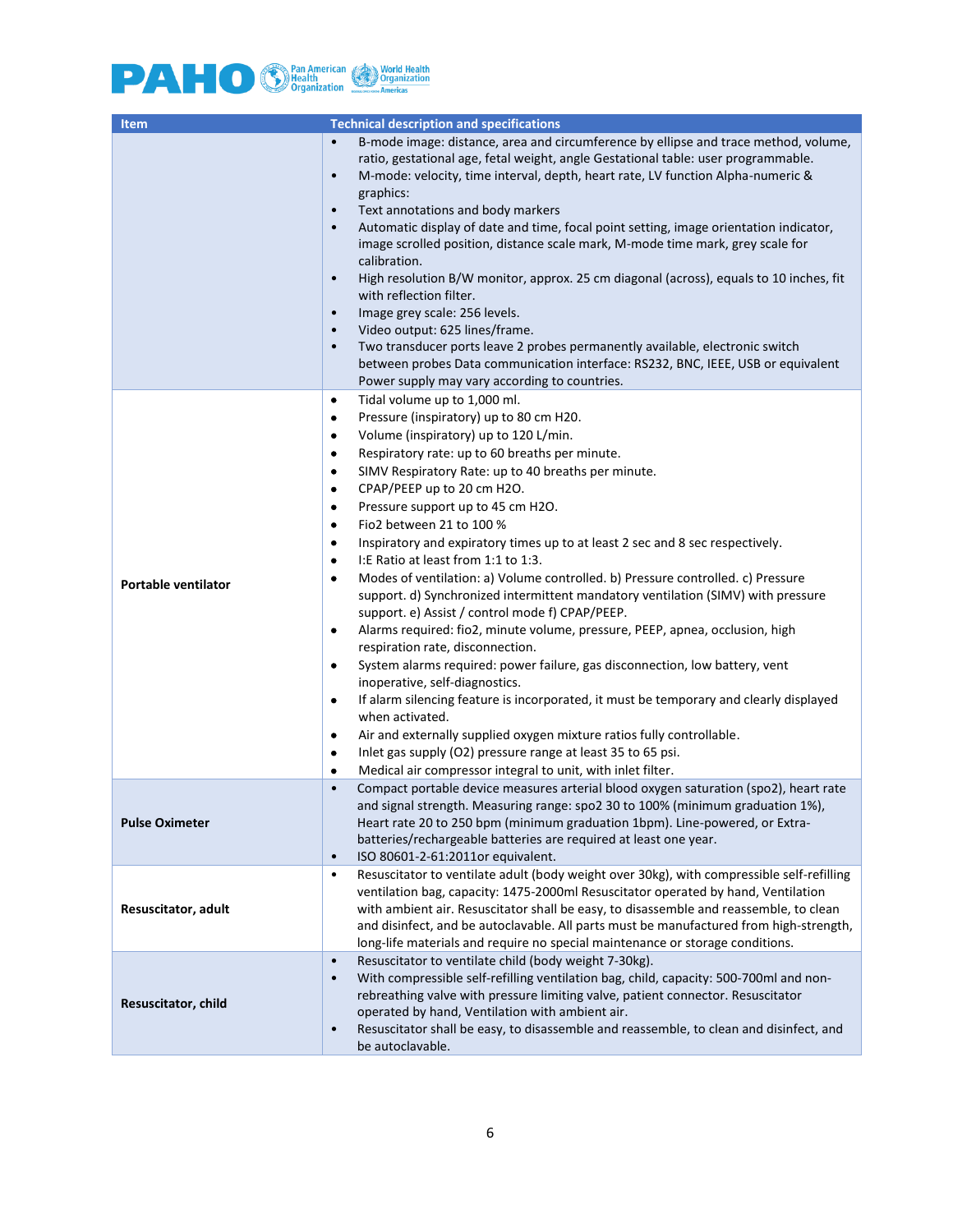

| <b>Item</b>                                                       | <b>Technical description and specifications</b>                                                                                                                                                                                                                                                                                                                                                                                                                                                                                            |
|-------------------------------------------------------------------|--------------------------------------------------------------------------------------------------------------------------------------------------------------------------------------------------------------------------------------------------------------------------------------------------------------------------------------------------------------------------------------------------------------------------------------------------------------------------------------------------------------------------------------------|
|                                                                   | All parts must be manufactured from high-strength, long-life materials and require no<br>$\bullet$<br>special maintenance or storage conditions                                                                                                                                                                                                                                                                                                                                                                                            |
| Set of stainless-steel depressors                                 | Miller type:<br>$\bullet$<br>Straight Nr 1, length approx. 100 mm macintosh type:<br>$\bullet$<br>Curved Nr 2, length approx. 110 mm<br>$\bullet$<br>Curved Nr 3, length approx. 135 mm<br>$\bullet$<br>Curved Nr 4, length approx. 155 mm<br>٠                                                                                                                                                                                                                                                                                            |
| <b>Tracheal Tube Introducer</b><br>(Bougie or Gum elastic Bougie) | For oral intubation when the view of the larynx is suboptimal or endotracheal tube<br>$\bullet$<br>exchange<br>Multiple or single use<br>$\bullet$<br>70 cm in length<br>$\bullet$<br>$14 - 15$ Fr in diameter<br>$\bullet$<br>For ET tubes from 6 to 11 mm of internal diameter<br>$\bullet$<br>30 degrees tip angle<br>$\bullet$                                                                                                                                                                                                         |
| <b>Venturi Mask</b>                                               | Venturi mask system, oxygen inflow is connected to a specific color-coded<br>$\bullet$<br>entrainment device at the base of the mask that provides a set fio2 at a set oxygen<br>inflow rate. Various entrainment devices can provide an fio2 of 0.24 to 0.5, with an<br>oxygen inflow of 4 to 15 l/min and a total flow delivered to the patient (including<br>entrained air) of 35 to 45 I/min. Disposable Single patient use. Non-Sterile packed<br>sealed in Pouch. 210 cm long star lumen tubing to ensure continuous flow of oxygen. |